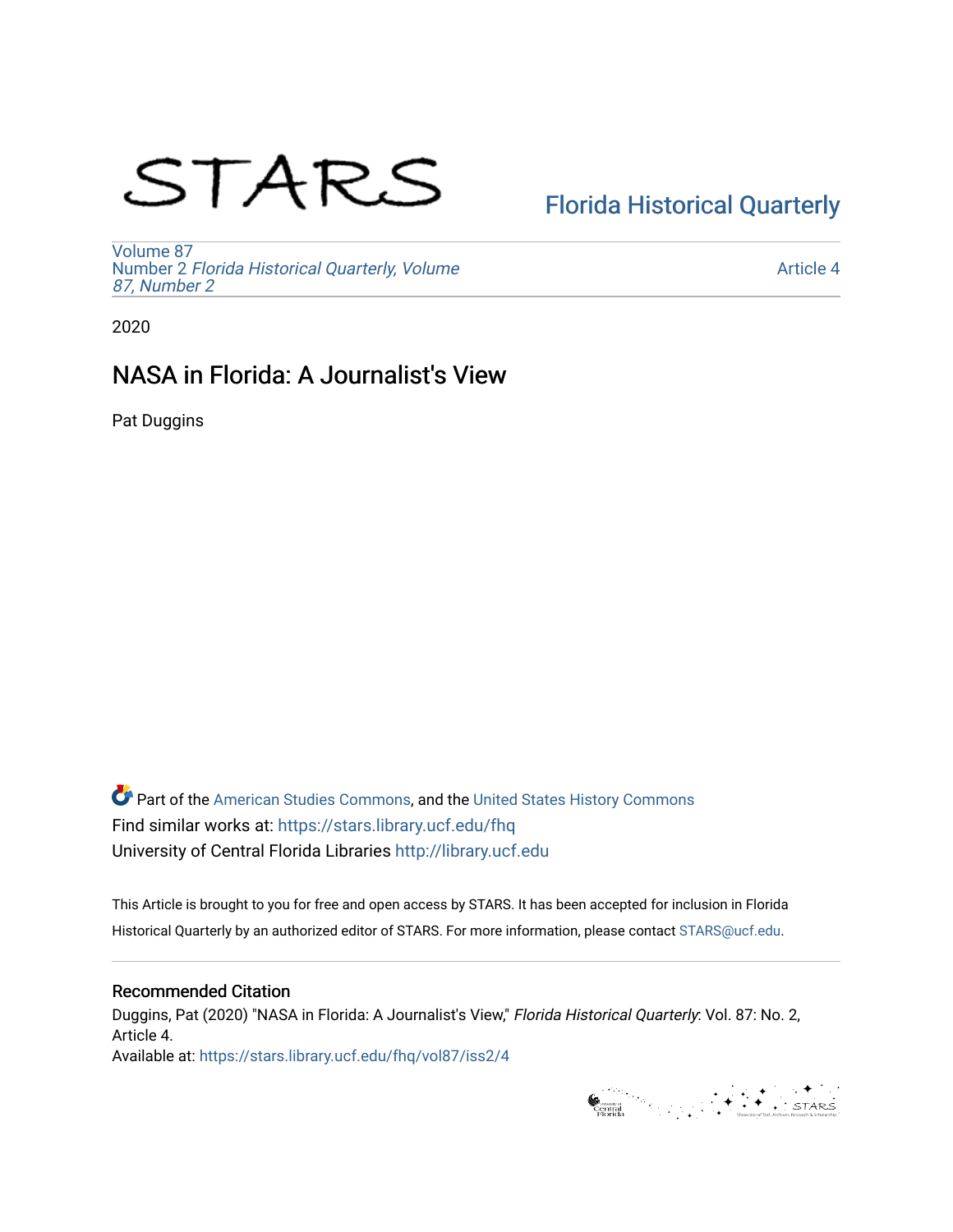## **NASA in Florida: A Journalist's View**

## *by* **Pat Duggins**

pollo and Walt Disney. Those were two of the names makorida in 1971. My father was an Air Force Chief Master ing newspaper headlines when my family and I arrived in Sergeant, and his last tour of duty would be at Patrick Air Force Base in Brevard County. The primary rocket launch site for the National Aeronautics and Space Administration's (NASA), and Walt Disney World's Magic Kingdom theme park made indelible impacts on Central Florida. It is also interesting to note how both , projects almost by-passed Florida in favor of other locations.

While the Disney Company was considering sites in St. Louis and Niagara Falls for its new amusement park, NASA was shopping for a new launch base to beat the Russians to the moon. It was the early 1960s and Project Apollo was heating up. The massive Saturn five rockets that would carry the astronauts to the lunar surface needed a home with plenty of acreage. Engineers would be handling huge chunks of hardware to build and launch the rockets, each as tall as a forty story building.

Cape Canaveral, in Brevard County, was already well known as an Army launch facility. In the 1950s, engineers would rebuild **V-**2 rockets taken from Germany following World War I1 and conduct test firings. There were also launches of American made missiles that blew up most of the time. The list of rockets includ-

**Pat Duggins is News Director and Senior News Analyst at WMFE in Orlando. Duggins is widely recognized at NPR's "NASA expert," having covered more than 85 Space Shuttle missions. He is the author of Final Countdown:** *NASA* **and** *the End of the Space Shuttle Program*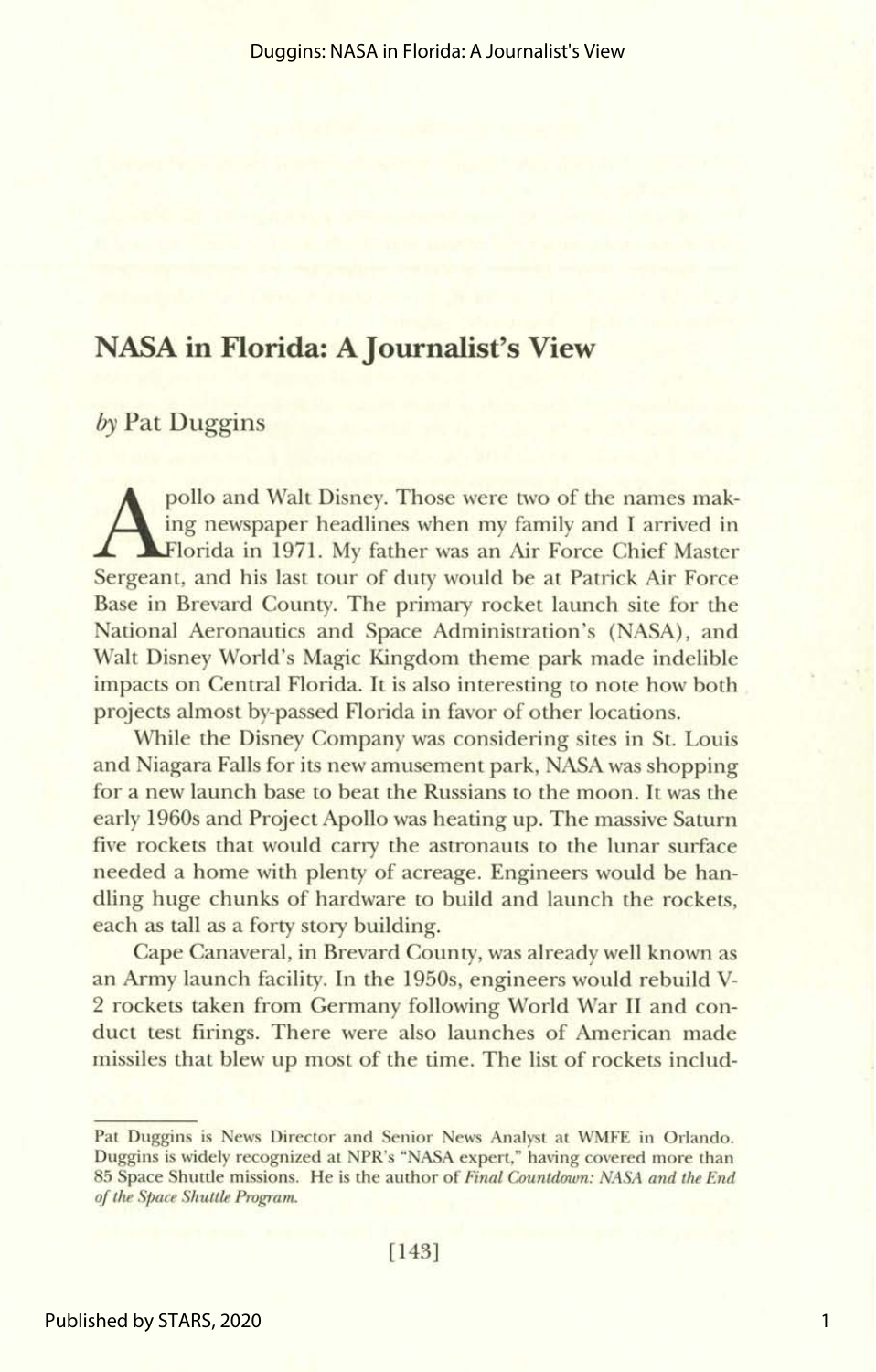Florida Historical Quarterly, Vol. 87 [2020], No. 2, Art. 4

#### 144

#### FLORIDA HISTORICAL QUARTERLY

ed one type called the Navajo, which bemused locals nicknamed the "never go."

Despite all the space-related traffic coming out of Florida, NASA was not completely convinced the "sunshine state" was right for Apollo. Kurt Debus, a close colleague of rocket pioneer Wernher Von Braun, assembled a committee to pick the departure point for NASA's trips to the moon.

Debus and his colleagues considered potential launch sites, including California and Texas as well as islands off Georgia and the Bahamas. A spot with a large body of water to the East was preferable. Both Apollo, and the later Space Shuttle, would drop spent stages during the trip to orbit. NASA did not want to shower its neighbors with falling rocket parts over dry land. NASA eventually settled on the area around Merritt Island, Florida, for what would become the Kennedy Space Center. It was an isolated nature preserve as big as Connecticut or Rhode Island, which afforded the elbow room NASA wanted.

If Disney World had gone elsewhere, vacationers would have followed. Florida's tourism industry would have continued with attractions like our beaches and parks like Weeki Wachee and Cypress Gardens. However, the loss of NASA's launch facility to another location would have been a much bigger loss for Florida. Before Apollo, Brevard County was known for citrus groves. It was a place to stop for a soda and restroom break while driving from Jacksonville to Miami. Soon, an estimated 25,000 highly skilled engineers and designers would leave their mark on my new home town while they labored to conquer the moon, and later to launch the Space Shuttle.

The impact of the U.S. space program on Brevard was almost immediate. NASA personnel complained about having to drive to Orlando just to buy groceries. Roads, homes, and businesses would have to be built just to keep up with the needs of the space program. Some local businesses built before NASA's arrival, quickly became part of Apollo lore. The astronauts stayed at the Starlite Motel, and Russian Cosmonaut Alexei Leonov was a regular at a Cocoa Beach restaurant called "Bernard's Surf." Leonov drew sketches during the Apollo-Soyuz mission in 1975 which decorate the walls of the "Surf" to this day.

NASA would also impact the local educational system. Brevard Engineering College was created in Melbourne in 1958 to provide classes for NASA workers. It would later evolve into the Florida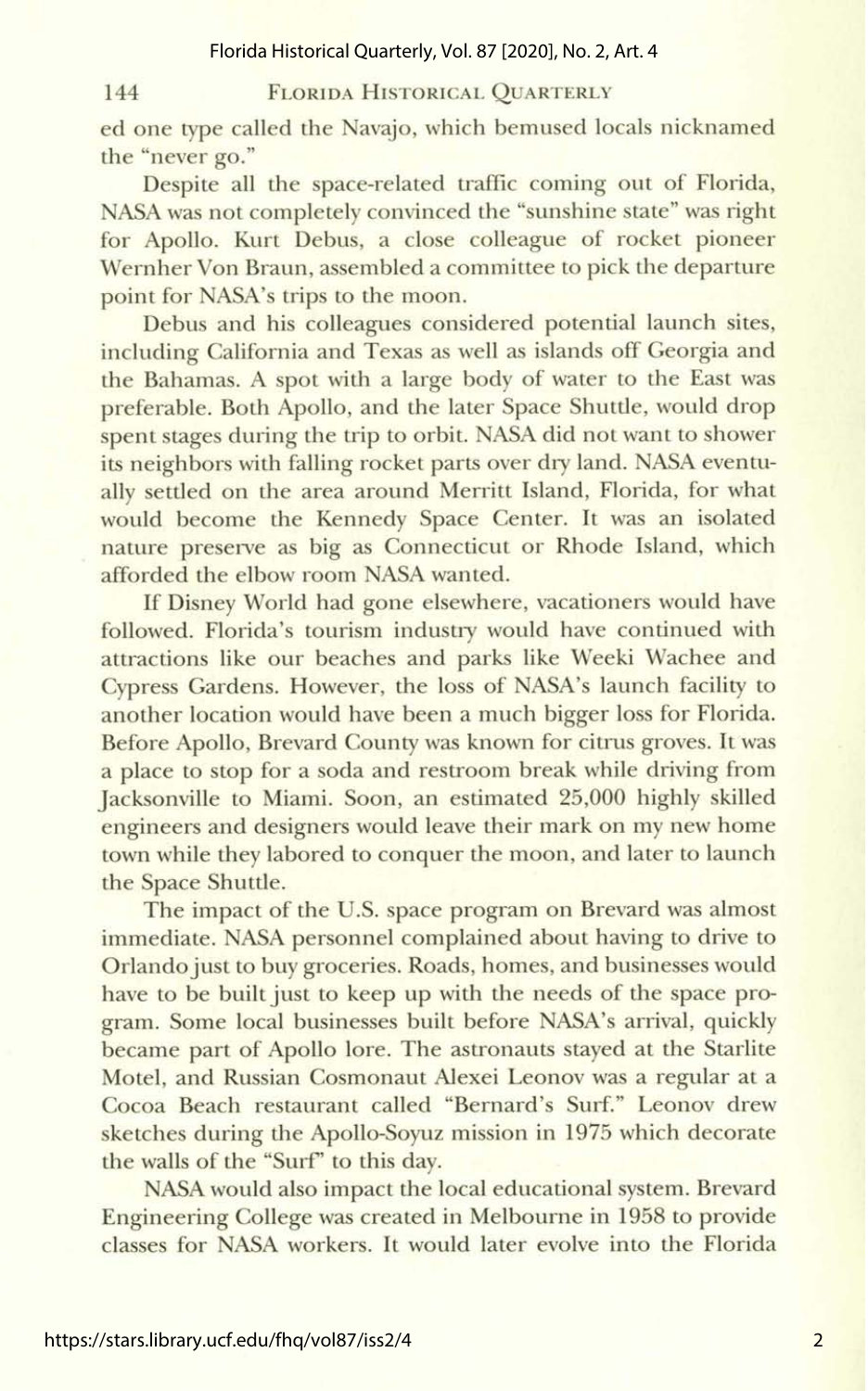NASA IN FLORIDA 145

Institute of Technology. In 1963, Florida Technological University in Orlando was founded. That school would become the University of Central Florida in 1978.

This was all adult stuff to me in 1971. As a kid, I had to buy a ticket to go on the rides at Walt Disney World. Having NASA as a neighbor meant I could stand in my backyard for a show that was free of charge. I watched Apollo 14 soar to space on a column of white flame. The mission to the Fra Mauro region of the moon became famous after astronaut Alan Shepard whacked golf balls on the lunar surface. For me, Apollo 14 was just a nifty light show on launch day.

Pioneer 10 lit up the nighttime sky aboard **an** Atlas-Centaur rocket in 1973. The little space probe was beginning a lonely trek past Jupiter on a path that would make it the first manmade object to leave the solar system. Bolted to its side was an aluminum plate engraved with greetings from Earth. It was sent as an interstellar calling card in case some future intelligence found the derelict space probe coasting aimlessly between the stars.

Again for me, Pioneer 10 was just more fireworks courtesy of NASA.

Between launches, my school chums and I would travel along streets with names like "NASA Boulevard" to destinations like "Satellite Beach." The rivals of my high school football team were the dreaded War Eagles of "Astronaut High" near the Kennedy Space Center. That was life in the region known to the world as the "spacecoast."

Back then, I had few memories of the dangers associated with spaceflight. In 1967, when I was five years old, I recalled the expressions on my parents' faces during the televised funerals of astronauts Gus Grissom, Roger Chaffee, and Ed White. They died as the result of a fire inside their Apollo 1 capsule during a routine launch pad test.

Nineteen years later, seven astronauts would be killed aboard Space Shuttle Challenger. Now, I was an adult about to be indoctrinated into the world of space journalism.

I was a rookie reporter at **WMFE,** the National Public Radio station in Orlando. Few news organizations gave much coverage to the new Space Shuttle program at that time. It was just too "routine."

On January 28,1986, I was working on **an** unrelated story in **an**  audio production booth when a co-worker dashed by. I stuck my head out and asked, what was wrong?

3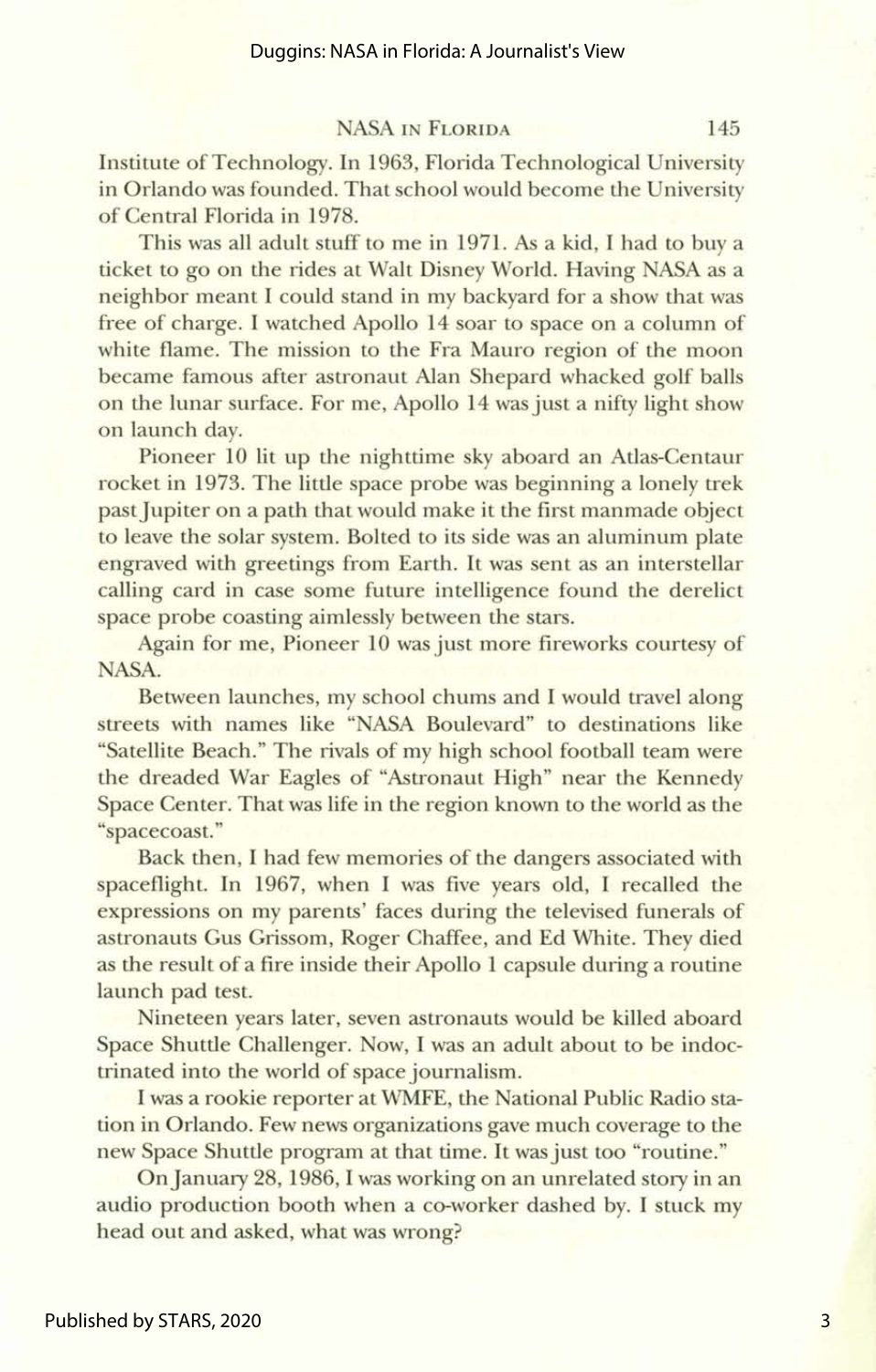#### FLORIDA HISTORICAL QUARTERLY

"The Space Shuttle just blew up," she responded.

146

"Right," I shot back incredulously before returning to my control board. A few seconds later, I checked the production room next door. That was where coworkers had been recording the liftoff of Space Shuttle Challenger over a telephone line. The routine countdown had turned into talk of rescue and recovery. The ashen faces of the people in the room prompted me to grab a tape recorder and the keys to the station's news car. I followed the mushroom cloud down Highway 50 from Orlando to the Kennedy Space Center. When I arrived, pieces of wreckage from the spacecraft were still raining down in the Atlantic.

The experience of covering NASA's first shuttle disaster prepared me for the second one. That occurred when Columbia broke apart during the fiery re-entry into Earth's atmosphere, sending flaming wreckage tumbling down onto East Texas in 2003. I spent three hours reporting "live" from Kennedy Space Center on NPR's Weekend Edition **Saturday,**  which host Scott Simon later recalled as a sad, sad day for the nation. Children at Columbia Elementary School later remembered the lost crew by planting seven trees on school grounds, one for each of the astronauts.

On balance, there are more good memories than bad associated with the Shuttle program. Some border on the farcical.

Take the attack of the wayward woodpecker for example.

Space Shuttle Discowry was on the launch pad in 1995, ready to carry five astronauts and a NASA communications satellite to orbit. That's when a woodpecker decided the soft foam insulation of the spacecraft's big external fuel tank would be a suitable place for a nest. The bird pecked a nice hole in the foam and moved in, much to NASA's dismay.

The space agency was later inundated with friendly suggestions from bird lovers and naturalists on how to gently evict its feathered guest. A combination of airhorns and inflatable balloons covered with scary owl eyes to mimic a predator did the trick, and the bird departed. NASA commemorated the event by redesigning the cloth crew patch the astronauts would wear on their spacesuits. Along with the image of the Space Shuttle was the face of the cartoon character "Woody Woodpecker."

People frequently ask me what it's like is to have covered the space program this long with no end in sight. It does have its drawbacks. For example, constant exposure to NASA means I've been

https://stars.library.ucf.edu/fhq/vol87/iss2/4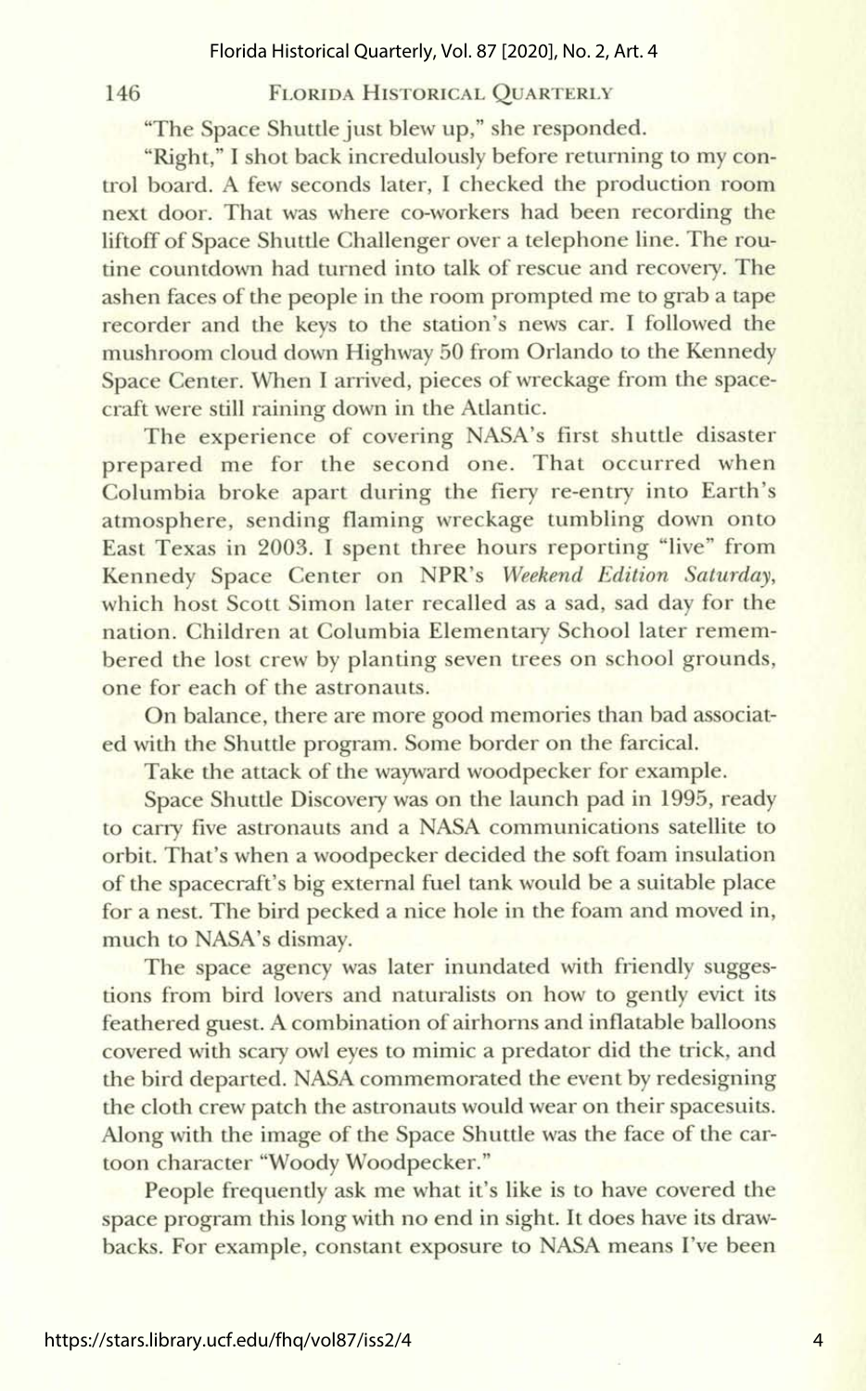**NASA IN FLORIDA 147** 



"Woody Woodpecker" Patch for STS-70. Image courtesy of NASA.

conditioned to see things in movies and television shows that other people do not notice.

For example, the **1966** James Bond film **You** Only Live Twice makes me grimace. In the movie, **the** evil organization SPECTRE tries to hijack American and Soviet spacecraft for some dark purpose that agent 007 has to foil. During a scene of the triumphant launch of a Russian capsule, the moviemakers used footage of a U.S. built Gemini spacecraft launching on an American Titan rocket. Most moviegoers do not catch that. I do.

In the **1989** episode of **Star** Trek: The Next **Generation** called "The Royale," Commander Riker, Mr. Data, and Lieutenant Worf are trapped inside what appears to be a 20<sup>th</sup> century gambling casino. It turns out that their surroundings were created by aliens to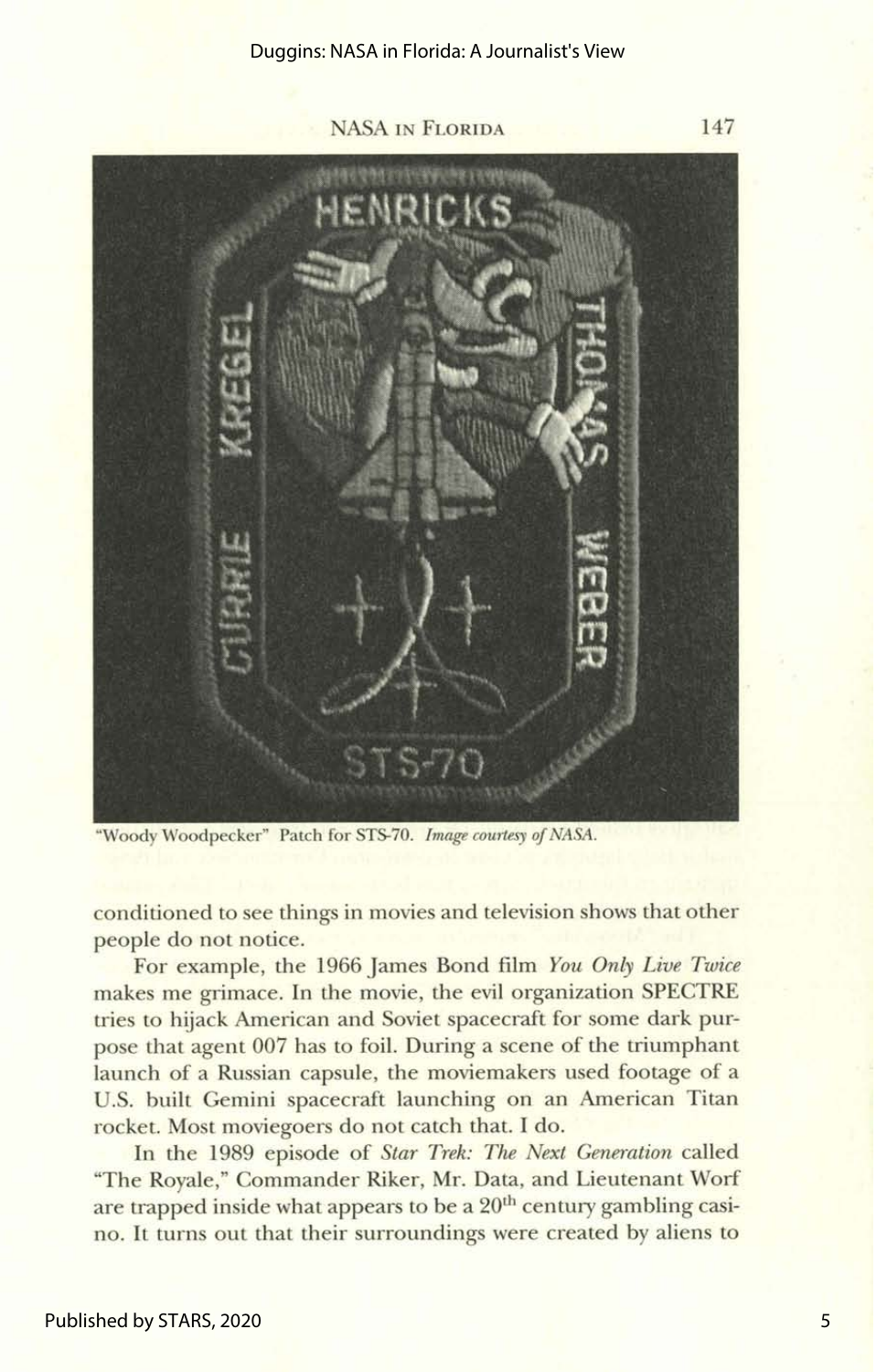#### Florida Historical Quarterly, Vol. 87 [2020], No. 2, Art. 4

#### FLORIDA HISTORICAL QUARTERLY

accommodate an astronaut stranded on their planet. The big discovery comes when the Enterprise crewmembers enter the astronaut's room to find him long dead. Mr. Worf reaches into **the**  closet and pulls out the man's silver spacesuit. Stitched on the sleeve is the embroidered crew patch of Apollo 17, NASA's last manned moon landing, and not some fictional spaceflight gone wrong. Most viewers do not catch that. I do.

If this does not leave you with the impression that I have been covering the space program too long, there is always the story of my dry cleaner.

Everyone seems to have that one laundry service that gets the starch in your shirts just right. For me, it's Parisian Cleaner, a little place on Virginia Avenue near Lake Ivanhoe in downtown Orlando. The proprietor and I operate on such an informal basis that I do not even look at the paper claim ticket with each load. I just show up on the agreed upon day.

That was the pattern, until recently.

I had just dropped off some pants and a jacket. Once I was home, I wanted to confirm when my order would be ready. When I checked the paper slip for the pick-up date, I noticed two words on the line for the customer's name.

It read "NASA **guy."** 

148

Clearly, I have been at this a while, and I am not the only one.

**Soon,** Brevard County may only have memories of **the** space program. Many of the Landmarks of that era are slowly vanishing. Salt spray from the Atlantic Ocean has worn away some of the original seaside launch pads lost to corrosion. Construction and development in the name of progress have erased other NASA related landmarks in Brevard.

The 'Moon Hut" restaurant was one example. The eatery with the huge moon shaped marquee sign **was** once a spot where friends say you could get great Greek food and a pretty decent breakfast. I never ate there and now I will never get the chance. It's gone by the way of the wrecking ball.

The Starlite Motel was known **as** the 'home away from home" for the early astronauts before liftoff, and was featured in the movie The Right Stuff. It is no longer there. For chronic space fans, the loss of a store called *Beach* Souvenirs in Cocoa Beach is poignant. Along with the usual knick-knacks you might expect from a Florida gift shop, *Beach Souvenirs* had the most impressive collection of space patches for sale in Brevard.